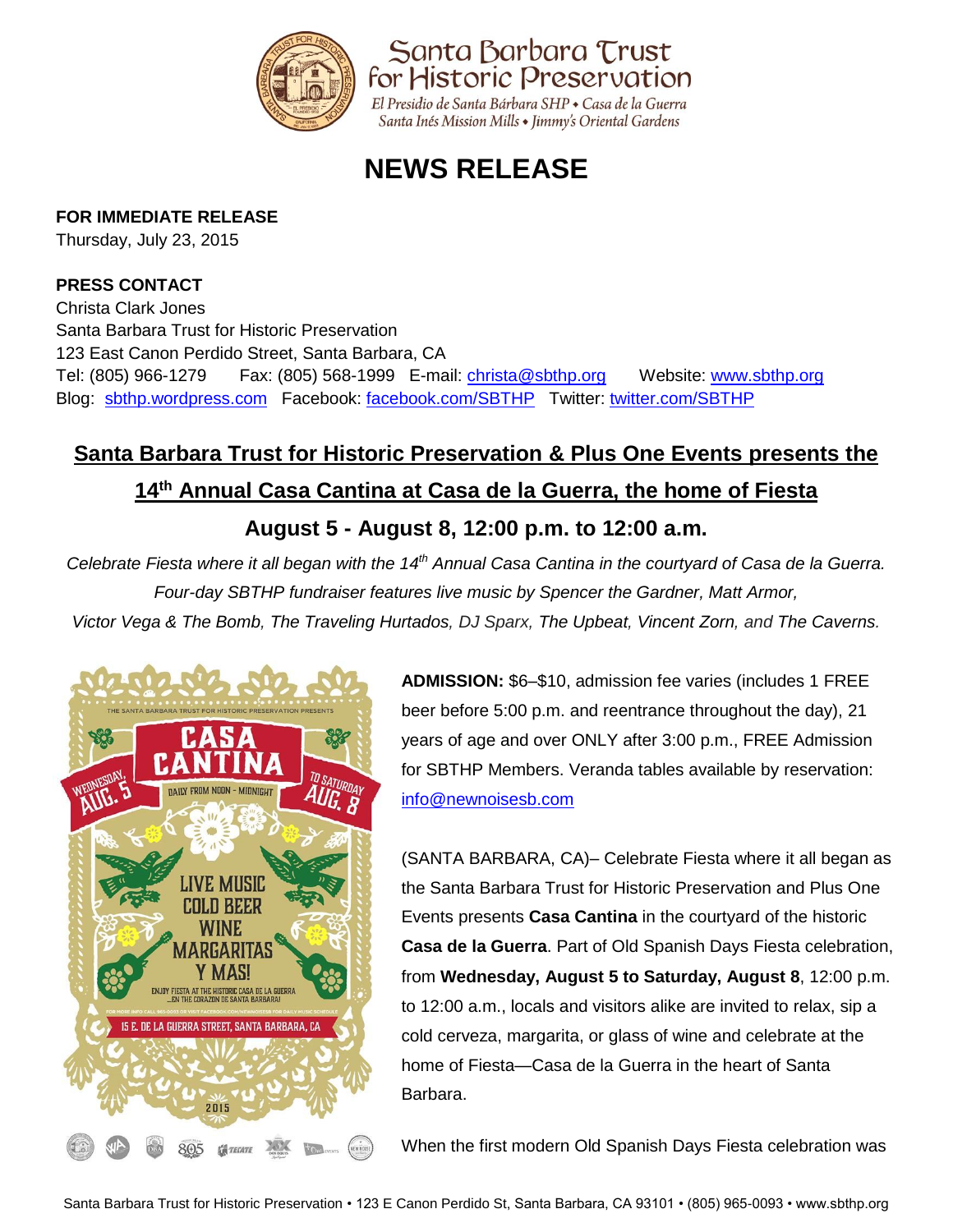held in 1924, parties and teas in honor of members from early Santa Barbara families were held at Casa de la Guerra. Casa Cantina, located across the street from De la Guerra Plaza in the heart of downtown's Fiesta activities, continues the site's tradition as a place for civic celebrations and special events. Featuring beer and wine for sale, for a small fee guests can relax, have a cold drink and enjoy live music in the evening in Casa courtyard. All proceeds benefit the Santa Barbara Trust for Historic Preservation and the continued restoration of Casa de la Guerra.

SBTHP members receive FREE admission with a valid membership card. Before 4:00 p.m. admission includes entrance to the exhibit at Casa de la Guerra, *The Art of Preservation: The Oak Group Remembers Ray Strong*. For more information call (805) 965-0093 or visit [www.sbthp.org.](http://www.sbthp.org/)

#### **VIVA LA MUSIC STAGE**

#### **Presented by New Noise Santa Barbara**

*Experience some of the best live music in the heart of Old Spanish Days Fiesta!*

Wednesday, August 5

8:00 p.m. to 12:00 a.m. Live Music by **Spencer the Gardener** (CA Indie-Pop/ Latin Tinged/Genre Bending Music) with **Matt Armor** (Americana)

#### Thursday, August 6

8:00 p.m. to 12:00 p.m. Live Music by **Victor Vega & The Bomb** (Funk/R&B/Soul) with **The Traveling Hurtados** (Covers/Rock)

#### Friday, August 7

Day: **DJ Sparx** (join DJ Sparx at the Cantina as we celebrate the Fiesta parade) 8:00 p.m. to 12:00 a.m. Live Music by **The Upbeat** (Ska/Reggae) and Guests

#### Saturday, August 8

Day: Live Music by **Vincent Zorn** (Gypsy Rumba Guitar) 8:00 p.m. to 12:00 a.m. Live Music by **The Caverns** (Rock) with **Omar Velasco** (Rock)

**Casa Cantina 4-Day Wristband and Viva La Membership via Night Out, Inc.**

Purchase link: **<casacantina.nightout.com>**

**Veranda VIP Tables:** VIP table reservations on the Veranda: [info@newnoisesb.com](mailto:info@newnoisesb.com) for reservations or more information. Tables available Wednesday to Saturday night starting at 6:00 p.m.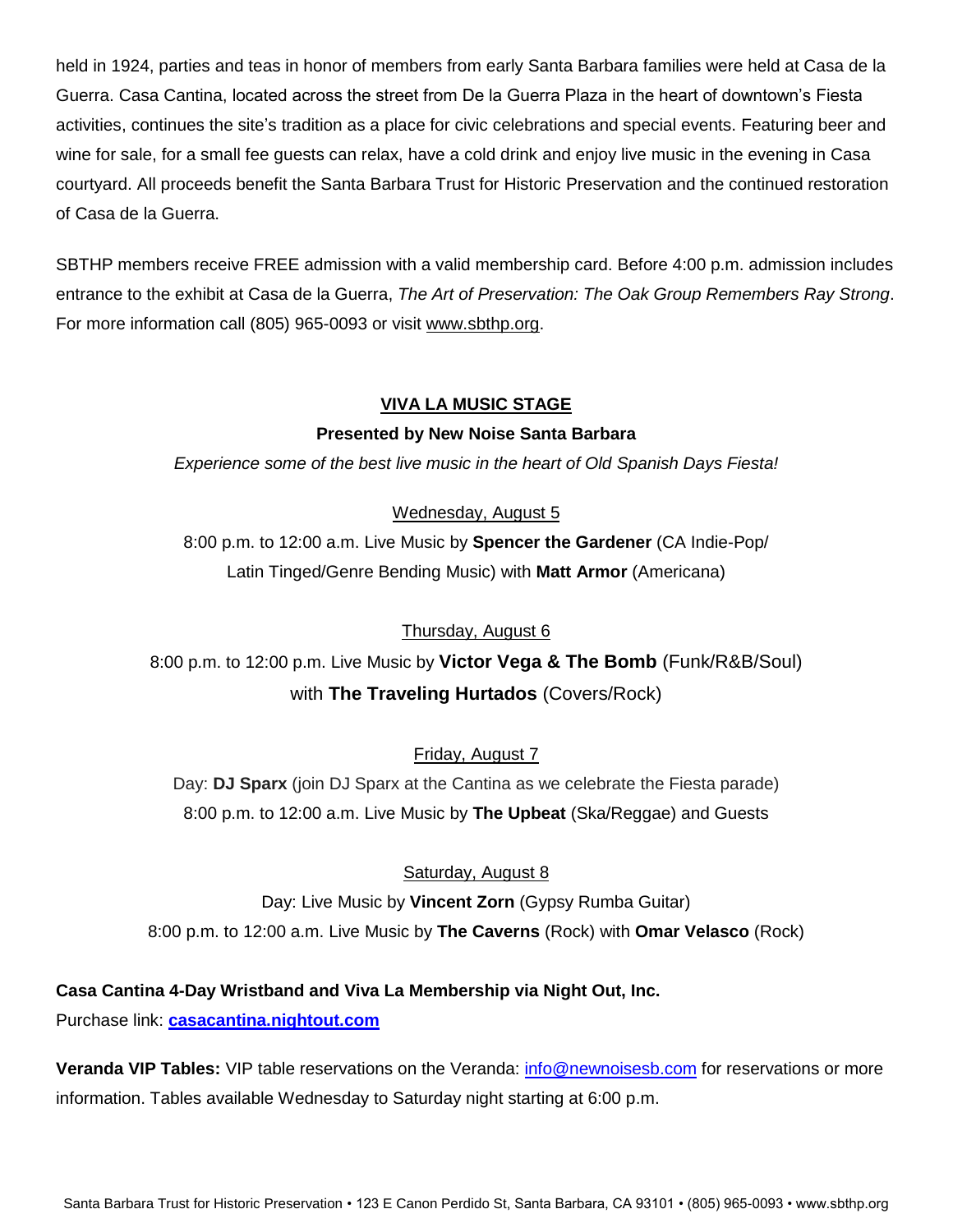#### **CALENDAR LISTING**

Casa Cantina **DATES:** Wednesday, August 5 to Saturday, August 8, 2015 **TIME:** 12:00 p.m. to 12:00 a.m.

**LOCATION:** Casa de la Guerra, 15 East De la Guerra Street, Santa Barbara, CA

**COST:** \$6–\$10, admission fee varies (admission includes 1 FREE beer before 5:00 p.m. and reentrance

throughout the day), 21 years of age and over ONLY after 3:00 p.m., FREE Admission for SBTHP Members. Veranda tables available by reservation: [info@newnoisesb.com](mailto:info@newnoisesb.com)

**FOR MORE INFORMATION:** Visit [www.sbthp.org](http://www.sbthp.org/) or call (805) 965-0093

Or visit [Facebook.com/NewNoiseSB](https://www.facebook.com/NewNoiseSB?_rdr=p) for up to date daily music schedule

#### **SHORT DESCRIPTION**

Celebrate Fiesta where it all began with the 14<sup>th</sup> annual Casa Cantina in the courtyard of Casa de la Guerra. From Wed, August 5 to Sat, August 8, relax, sip a cold drink, and party at the home of Fiesta.

#### ####

**ABOUT Casa de la Guerra**—One of the most important remnants of Santa Barbara's Spanish-Mexican heritage, the Casa has been at the heart of Santa Barbara's history since its construction (1819-1827) by the fifth Presidio comandante, José de la Guerra. The house played an important role in the civic and social life of Santa Barbara well into the twentieth century as the site of regular gala celebrations for family weddings, community gatherings, and visiting government emissaries. When the first modern Old Spanish Fiesta was held in 1924, parties and teas in honor of members of the early families were held at Casa de la Guerra. Following the devastating June 29, 1925, earthquake in Santa Barbara, the Casa and neighboring El Paseo served as models for rebuilding parts of downtown Santa Barbara. Starting in 1990, the Santa Barbara Trust for Historic Preservation began conducting research to determine the structural history of the Casa, with particular emphasis on its original configuration during the time José de la Guerra and his family resided there, a thirty-year period between 1828 and 1858. Today the restored home is a museum featuring original furnishings, a history of the De la Guerra family, and rotating exhibits.

**ABOUT Santa Barbara Trust for Historic Preservation (SBTHP)**— For over fifty years the Santa Barbara Trust for Historic Preservation (SBTHP) has worked to *protect, preserve, restore, reconstruct, and interpret historic sites in Santa Barbara County*. Founded in 1963 by Dr. Pearl Chase and other concerned community leaders, SBTHP operates El Presidio de Santa Bárbara State Historic Park—Santa Barbara's 18<sup>th</sup> century birthplace—under a unique agreement with California State Parks. The State has purchased the building that housed Jimmy's Oriental Gardens, providing an opportunity to interpret the history of Santa Barbara's Asian

####